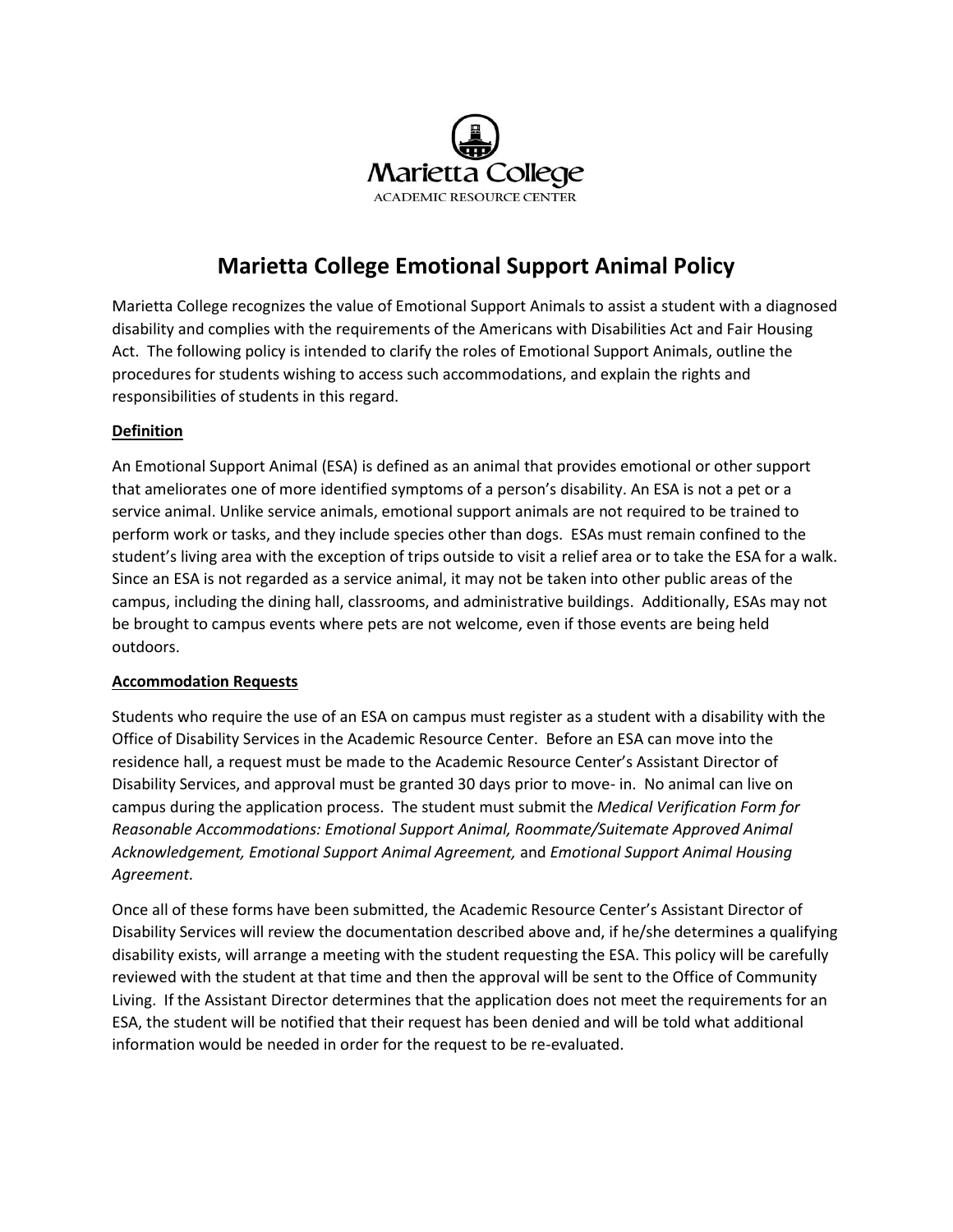### **Exceptions and Exclusions**

Marietta College may pose some restrictions on, and may even exclude, an ESA in certain circumstances. Any ESA may be excluded from an area in which it was previously authorized to be only if:

- 1) It is out of control and effective action is not taken to control it;
- 2) It is not housebroken (or in the case of an ESA that deposits waste in a designated cage or litter box, the owner fails to clean and maintain the cage or box such that the cleanliness of the room is not compromised); or
- 3) It poses a direct threat to the health and safety of others that cannot be alleviated by reasonable modifications practices, procedures, or the provision of auxiliary aids or services.
- 4) The owner is not properly caring for the animal. Any evidence of neglect, mistreatment, or abuse may result in removal of the animal and/or referral for violations of the Marietta College Code of Conduct.
- 5) The animal's behaviors are actively creating disturbances that are directly impacting the ability of other students to be academically successful -or – the animal's behaviors are consistently violating college policies (ex: quiet hours).

In considering whether an ESA poses a direct threat to the health or safety of others, Marietta College will make an individualized assessment based on reasonable judgment, current medical knowledge, or the best available objective evidence to determine:

- 1) The nature, duration, and severity of the risk
- 2) The probability that any potential injury will actually occur
- 3) Whether reasonable modifications of policies, practices, procedures, or the provision of auxiliary aids or services will mitigate the risk.

The ARC will provide a written statement of explanation to the animal's owner if a determination is made that the ESA/owner is not abiding by the policy and a restriction needs to be put into place. In the event that the removal of an ESA is determined to be necessary, the student will be given 48 hours to have the animal removed from campus.

Should a student wish to appeal any decision made regarding an emotional support animal, the student must write a letter outlining the reason for the appeal within two business days of delivery of the decision. The letter must include the specific reason(s) the decision should be reconsidered and any relevant documentation supporting their appeal. The animal may not reside on campus during the appeal process. All appeals should be submitted to the Office of Disability Services in person or at [arc@marietta.edu](mailto:arc@marietta.edu) . Appeals will be considered by a committee of relevant stakeholders (representatives from Community Living, Center for Health and Wellness, etc.) and a decision will be rendered to the student in writing within ten business days of the receipt of the appeal. All decisions are final.

### **Guidelines for Notification and Rights of Marietta College Community**

When a request for an Emotional Support Animal has been approved, the Office of Community Living staff will make a reasonable effort to notify the other residents in the housing unit where the Emotional Support Animal will be located. This notice will be limited to information about the animal's presence: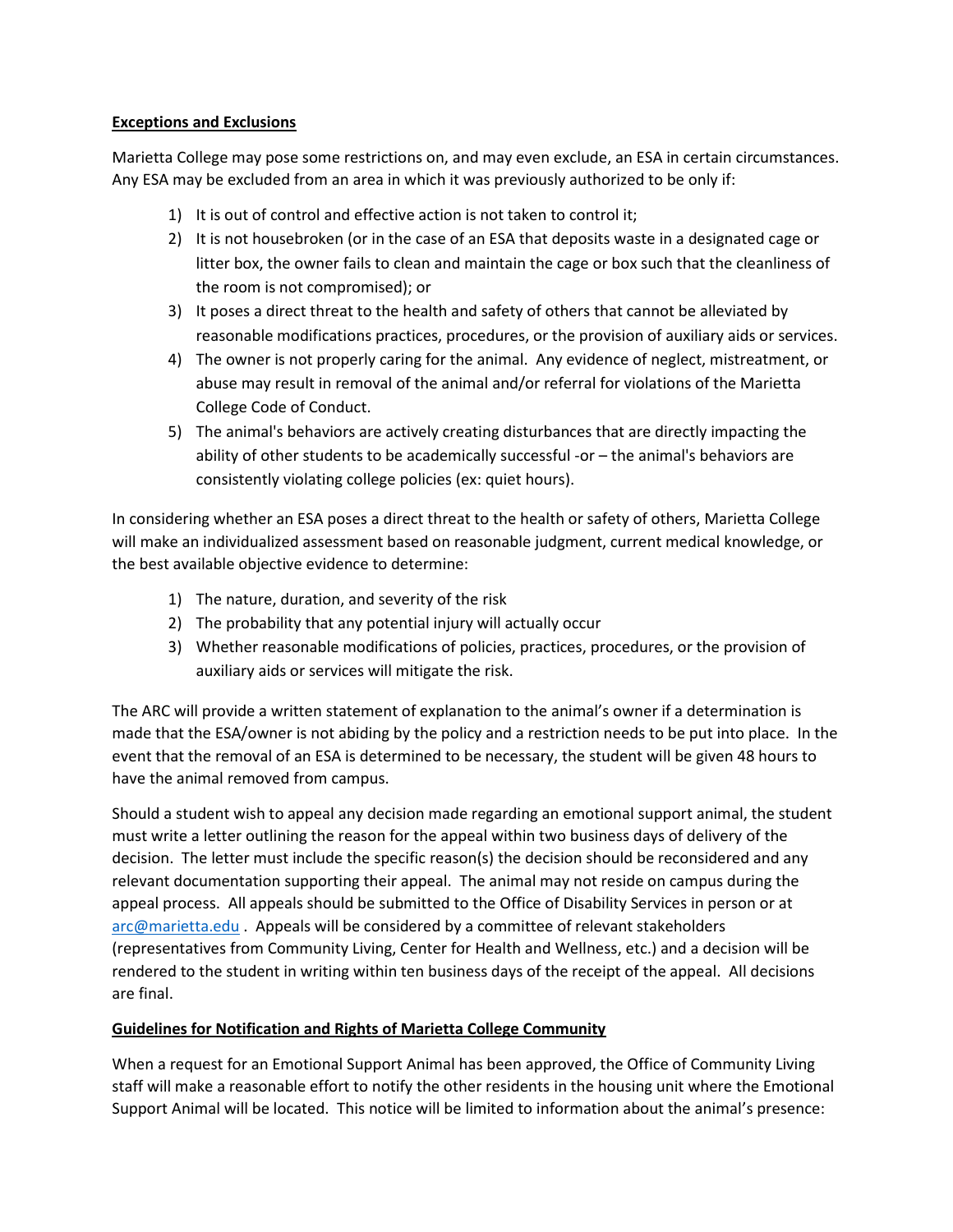there will be no disclosure of the student's disability. Other resident students with medical condition(s) who are directly and negatively impacted by animals (e.g., respiratory diseases, asthma, severe allergies) are asked to contact Disability Services if they have health or safety related concerns about exposure to an Emotional Support Animal. Such effected students may be eligible for a disability accommodation when living in proximity to an Emotional Support Animal. Disability Services and the Office of Community Living will collaborate, as necessary, to resolve conflicts related to an Emotional Support Animal. Staff members will consider the needs and/or accommodations of all resident students involved.

All roommates of the Owner must agree in writing that the Emotional Support Animal will be in the residence with them. In the event that one or more roommates do not approve, either the Owner and the Emotional Support Animal or the non-approving roommate(s), as determined by the Office of Community Living, may be moved to a different location.

A paw print/Animal decal may be affixed outside the owner's unit as a notification to the facilities staff than an animal resides in the unit. The owner or a roommate should be present during any scheduled maintenance visit.

### **Guidelines for Members of Marietta College's Community**

To ensure equal access and nondiscrimination of people with disabilities, all members of the Marietta College community must abide by all of the following practices:

- 1) Do not ask for details about a person's disability
- 2) Do not pet or interact with an ESA without the owner's permission
- 3) Do not deliberately startle, tease, or taunt an ESA

If you have a disability that may be affected by the presence of animals, please contact the Assistant Director of Disability Services in the Academic Resource Center. Marietta College is committed to ensuring the needs of all people with disabilities are met and will determine how to resolve any conflicts or problems as quickly as possible.

#### **Questions**

Questions or concerns related to this policy should be addressed to the Assistant Director of Disability Services in the Academic Resource Center on the third floor of Andrews Hall (Room 303).

Phone: 740-376-4700

Email: [arc@marietta.edu](mailto:arc@marietta.edu)

Updated 7/7/2020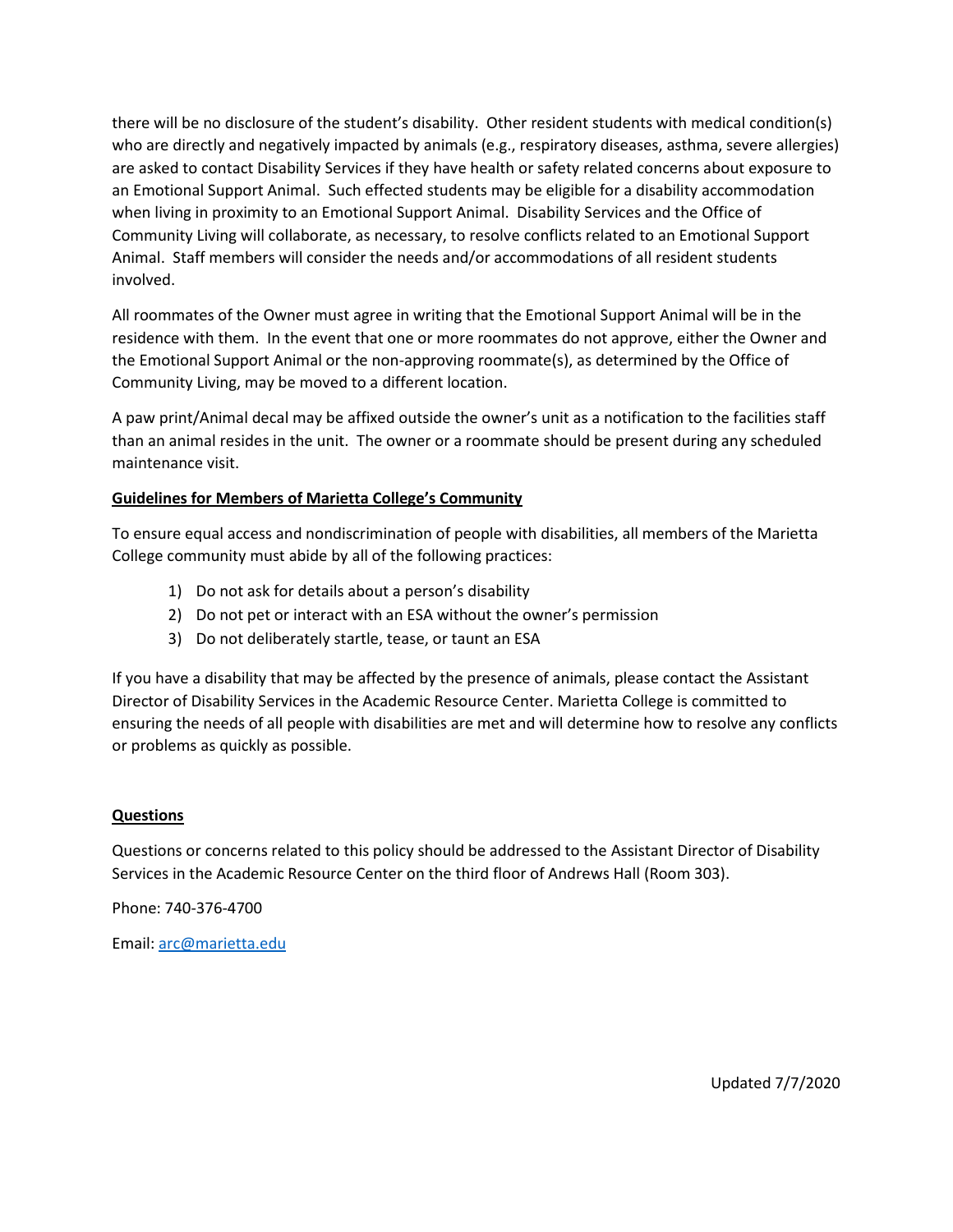# **Emotional Support Animal Agreement**

### **Expectations for Emotional Support Animals (ESAs) on campus:**

- 1. The student must submit the *Medical Verification Form for Reasonable Accommodation: Emotional Support Animal, Emotional Support Animal Agreement,* and *Roommate/Suitemate*  and *Roommate/Suitemate Agreement*. These forms are available from the Office of Disability Services.
- 2. The student is responsible to ensure that the animal has been properly registered and vaccinated in accordance with local ordinances. Additionally, any animal, such as an exotic pet, that requires special licensing must comply with all relevant state and local requirements related to keeping the animal. The animal must be registered and vaccinated in accordance with state ordinances. Although there is no strict limit to the size or type of animal that can serve as an ESA, animals that are too large for the housing unit and/or may pose a greater than average risk to the safety of others will be reviewed on a case-by-case basis. Additionally, dogs must be at least 6 months of age before being permitted to live within a residence hall.
- 3. The student must declare intent to continue using an ESA annually with the Office of Disability Services and submit any relevant documentation related to said request. Failure to do so by posted housing deadlines may impact the ability of the student to bring the ESA back to campus with them at the beginning of the following semester.
- 4. When the student is not present, the ESA will be kenneled or otherwise safely and appropriately contained at all times.
- 5. ESAs will not leave the student's room except for trips outside to visit relief areas or take the ESA for a walk. Students are responsible for the removal and proper disposal of their animal's feces/waste. Students must keep the animal on leash when on campus and must observe local ordinances related to leashing and controlling their animals at all times when taking the animal for a walk. If the animal is litter trained, the owner must dispose of the contents of the litter box regularly and in a designated dumpster or trash receptacle.
- 6. The ESA will not go to classes or accompany the student in academic or administrative buildings or accompany the student to campus events.
- 7. The ESA must be well cared for at all times. This includes ensuring the ESA is provided with fresh water and appropriate food on a daily basis and ensuring the ESA remains free of fleas, ticks, and other pests and/or diseases.

By my signature below, I verify that I have read, understand, and will abide by the policy outlined above. Failure to abide by this agreement constitutes grounds for the removal of the animal from campus housing.

\_\_\_\_\_\_\_\_\_\_\_\_\_\_\_\_\_\_\_\_\_\_\_\_\_\_\_\_\_\_\_\_\_\_\_\_ \_\_\_\_\_\_\_\_\_\_\_\_\_\_\_\_\_\_

Student Owner **Date** 

Updated 7/7/2020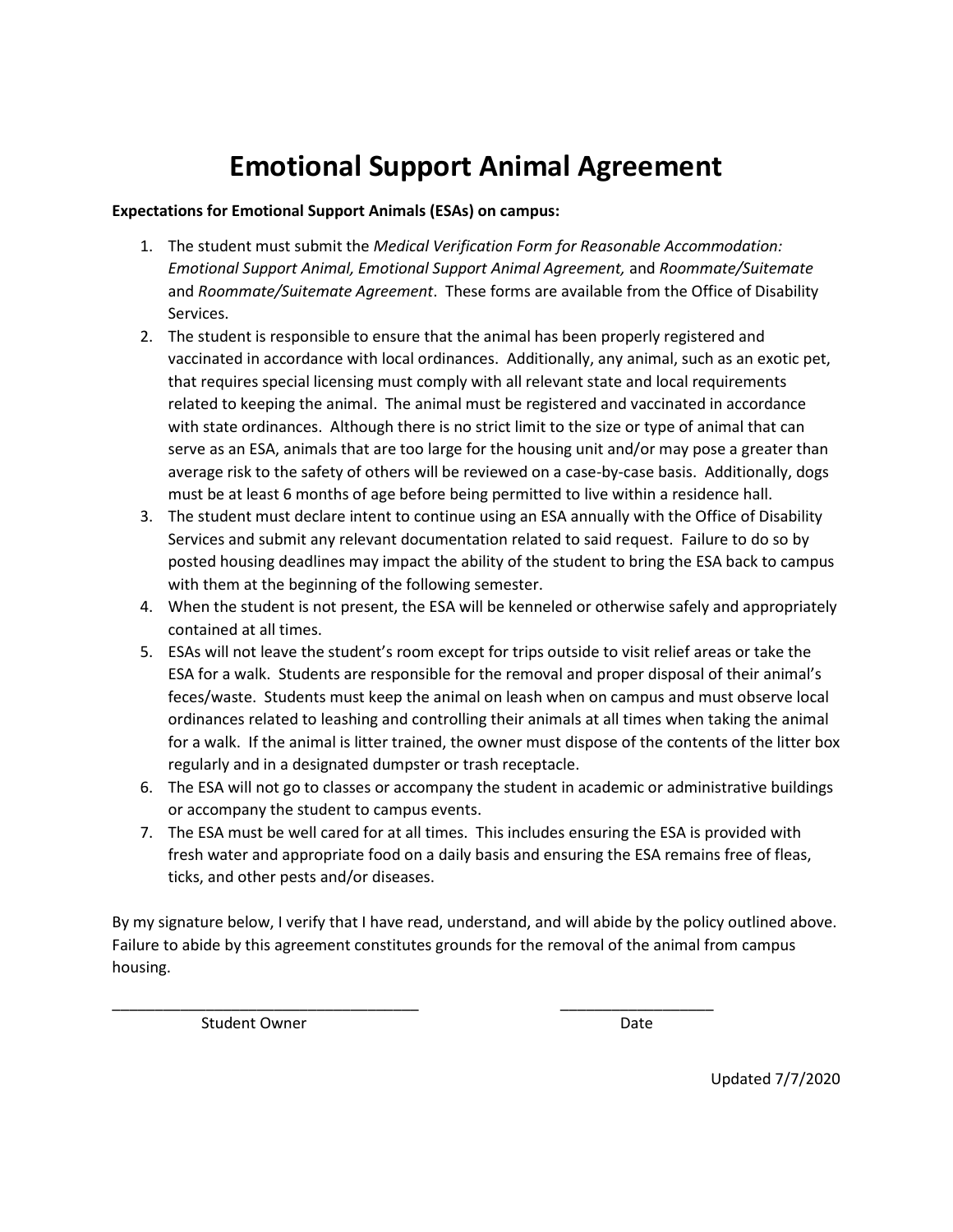# **Emotional Support Animal Housing Agreement**

### **Expectations for Emotional Support Animals (ESAs) in the Residence Hall:**

- 1. The student must provide a completed *Roommate/Suitemate Agreement* (if applicable) for all current roommates/suitemates. This form must be updated annually and/or whenever a change is made to the roommates/suitemates living with the animal.
- 2. When the student leaves campus for weekends, breaks, or other lengthy periods of time, the animal must accompany the student. If the student is an athlete and is away for a game/training, the student must make arrangements to have the animal appropriately cared for. **Please list the name and phone number of the person(s) who will be in charge of the animal if the owner is off-campus: \_\_\_\_\_\_\_\_\_\_\_\_\_\_\_\_\_\_\_\_\_\_\_\_\_\_\_\_\_\_\_\_\_\_\_\_\_\_\_\_\_\_\_\_\_\_\_\_**
- 3. If the student is a dog, or other similar animal that cannot hygienically relieve itself in the student's room, it must be housebroken. If the ESA is a cat, the cat must be litter box trained. Other smaller animals (gerbils, rabbits, guinea pigs, etc.) are not to be left loose in the student's room and their habitats must remain clean and odor free.
- 4. Any biting or other aggressive behaviors on the part of the animal will not be tolerated. The student is liable for injuries inflicted to other individuals on campus as a result of their animal.
- 5. The student is responsible for keeping their animal from disturbing roommates or other people in their residence halls (barking, excessive noise, etc.).
- 6. Marietta College will not require surcharges or fees for ESAs. However, the student is responsible for any damage their animal does to any college property and/or any property of other students with whom they share a living space.
- 7. The student must provide a clear and recent picture of the animal to both the Office of Disability Services and the Office of Community Living within 24 hours of the animal arriving on campus. This should be sent via email to[: arc@marietta.edu](mailto:arc@marietta.edu) and [ocl@marietta.edu](mailto:ocl@marietta.edu) . If an animal whose picture is not on file is seen in campus living spaces, the student will be asked to remove the animal and may be referred for violations of the college's student code of conduct.
- 8. The student understands that a Paw Print decal is available from the Office of Community Living, which the student may post on the hallway door of their living space to alert other students and college staff (including Physical Plant staff) of the presence of the animal. Students are not required to display this decal; however it is recommended both for the safety of the animal and of those entering the student's living space.
- 9. During an emergency situation, the Marietta College Police and local authorities will be notified of any ESA that may be in harms way. The safety of the students and staff must take priority but the animals will be safely secured as soon as possible.

By my signature below, I verify that I have read, understand, and will abide by the policy outlined above. Failure to abide by this agreement constitutes grounds for the removal of the animal from campus housing.

\_\_\_\_\_\_\_\_\_\_\_\_\_\_\_\_\_\_\_\_\_\_\_\_\_\_\_\_\_\_\_\_\_\_\_\_ \_\_\_\_\_\_\_\_\_\_\_\_\_\_\_\_\_\_

Student Owner Date

Updated 7/7/2020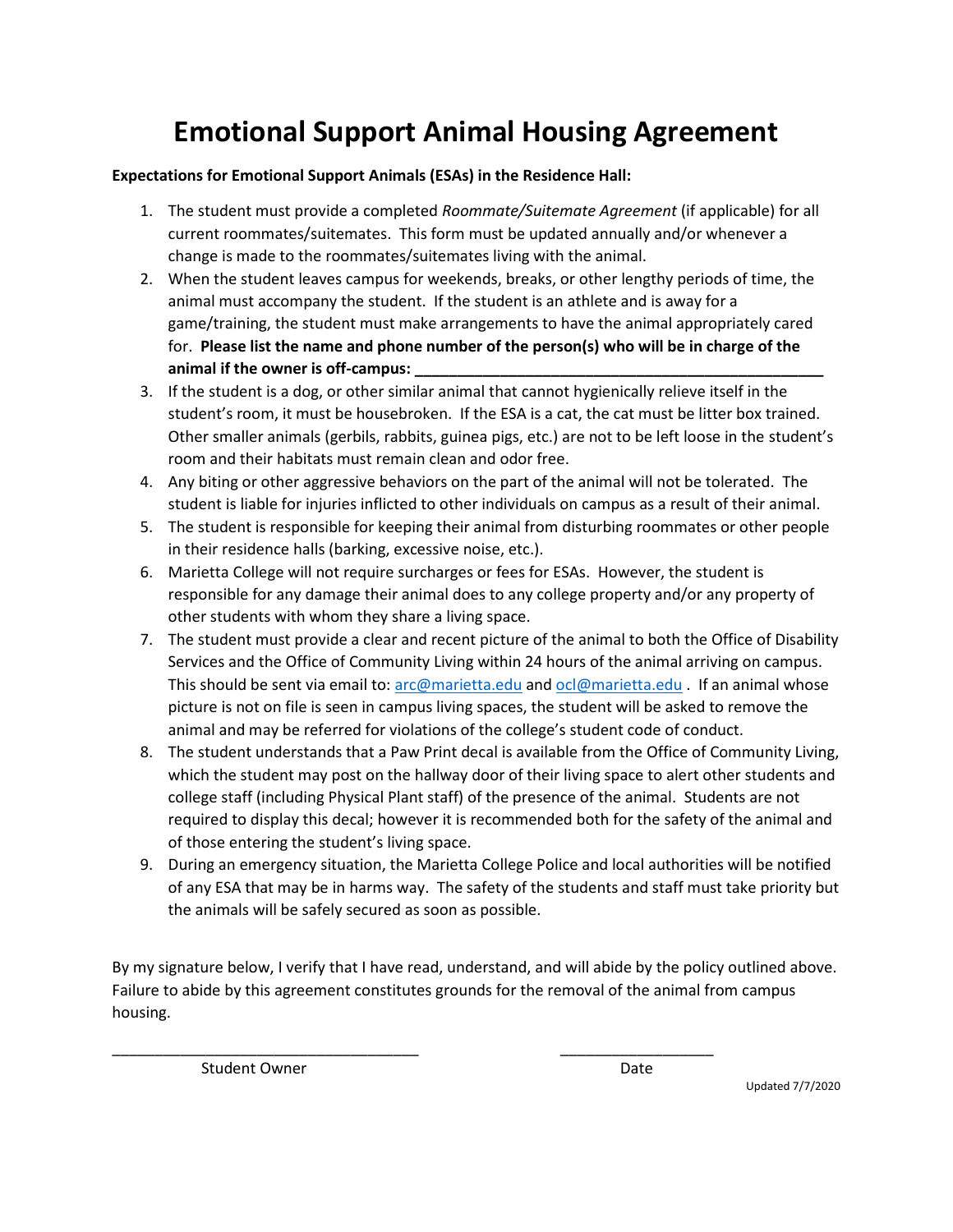### **Roommate/Suitemate Approved Animal Acknowledgement**

By my signature below, I understand that I will share the common spaces of my assigned residential space with the animal approved by this agreement. Should I have concerns regarding the animal, I will discuss my concerns with the animal's owner. If the animal's owner and roommates/suitemates are unable to come to an understanding or I have any questions about my rights, Marietta College's Emotional Support Animal policies, or any incidents that may occur during the semester, I will contact the Disability Services Office and the Office of Community Living.

I understand that individuals other than the animal's owner should not touch, pet, or feed an emotional support animal unless invited to do so by the animal's owner.

I understand that students are not to inquire into details about the owner's disability and that the owner is not required to share any information about his/her disability.

| Resident's Printed Name        | Resident's Signature | Building/Room # | Date |
|--------------------------------|----------------------|-----------------|------|
| Resident's Printed Name        | Resident's Signature | Building/Room # | Date |
| <b>Resident's Printed Name</b> | Resident's Signature | Building/Room # | Date |
| <b>Resident's Printed Name</b> | Resident's Signature | Building/Room # | Date |

By my signature below, I am stating that I do not agree to have an animal living within my assigned residential space.

| Resident's Printed Name | Resident's Signature | Building/Room # | Date |
|-------------------------|----------------------|-----------------|------|
| Resident's Printed Name | Resident's Signature | Building/Room # | Date |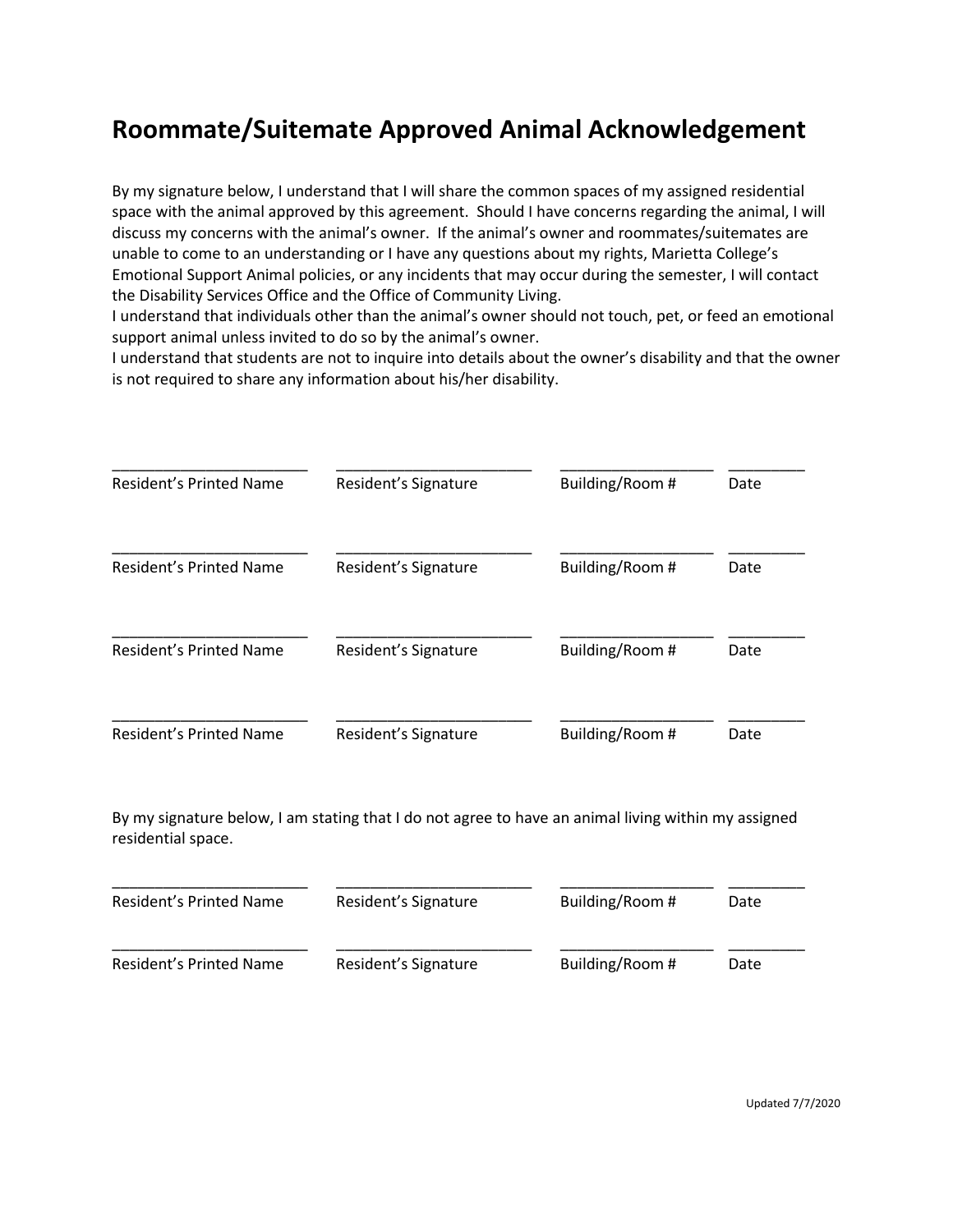

## **Medical Verification Form for Reasonable Accommodations: Emotional Support Animal**

Student Name: \_\_\_\_\_\_\_\_\_\_\_\_\_\_\_\_\_\_\_\_\_\_\_\_\_\_\_\_\_\_\_

In order to provide reasonable, effective and appropriate housing accommodations to students at Marietta College who have disabilities, the Disability Services Office requires students to provide recent, relevant, and comprehensive medical documentation. This form must be filled out by a licensed physician, psychiatrist, social worker, or other mental health professional (not a family member) within six months of the requested emotional support animal accommodation. Students who require the use of an emotional support animal are required to observe all posted deadlines for housing selection. Although requests submitted after the posted deadlines can be accepted and considered, there is no guarantee that late applicants' accommodation needs can be met.

The Fair Housing Act defines disability as a physical or mental impairment that substantially limits one or more major life activities. Under this definition, an impairment is a disability if it substantially limits the ability of the person to perform a major life activity as compared to the average person in the general population. The definition also takes into account any mitigating measures, such as medication or other treatment or therapies, the person is employing that may relieve the substantial limitations caused by the impairment.

1. Does the student have a disability under this definition? Please note, if the student has a diagnosed disability, please provide details below. If the student does not have a disability, you may return this form without answering the remaining questions.

\_\_\_\_\_\_\_\_\_\_\_\_\_\_\_\_\_\_\_\_\_\_\_\_\_\_\_\_\_\_\_\_\_\_\_\_\_\_\_\_\_\_\_\_\_\_\_\_\_\_\_\_\_\_\_\_\_\_\_\_\_\_\_\_\_\_\_\_\_\_\_\_\_\_\_\_\_\_ \_\_\_\_\_\_\_\_\_\_\_\_\_\_\_\_\_\_\_\_\_\_\_\_\_\_\_\_\_\_\_\_\_\_\_\_\_\_\_\_\_\_\_\_\_\_\_\_\_\_\_\_\_\_\_\_\_\_\_\_\_\_\_\_\_\_\_\_\_\_\_\_\_\_\_\_\_\_ \_\_\_\_\_\_\_\_\_\_\_\_\_\_\_\_\_\_\_\_\_\_\_\_\_\_\_\_\_\_\_\_\_\_\_\_\_\_\_\_\_\_\_\_\_\_\_\_\_\_\_\_\_\_\_\_\_\_\_\_\_\_\_\_\_\_\_\_\_\_\_\_\_\_\_\_\_\_ \_\_\_\_\_\_\_\_\_\_\_\_\_\_\_\_\_\_\_\_\_\_\_\_\_\_\_\_\_\_\_\_\_\_\_\_\_\_\_\_\_\_\_\_\_\_\_\_\_\_\_\_\_\_\_\_\_\_\_\_\_\_\_\_\_\_\_\_\_\_\_\_\_\_\_\_\_\_

\_\_\_\_\_\_\_\_\_\_\_\_\_\_\_\_\_\_\_\_\_\_\_\_\_\_\_\_\_\_\_\_\_\_\_\_\_\_\_\_\_\_\_\_\_\_\_\_\_\_\_\_\_\_\_\_\_\_\_\_\_\_\_\_\_\_\_\_\_\_\_\_\_\_\_\_\_\_ \_\_\_\_\_\_\_\_\_\_\_\_\_\_\_\_\_\_\_\_\_\_\_\_\_\_\_\_\_\_\_\_\_\_\_\_\_\_\_\_\_\_\_\_\_\_\_\_\_\_\_\_\_\_\_\_\_\_\_\_\_\_\_\_\_\_\_\_\_\_\_\_\_\_\_\_\_\_ \_\_\_\_\_\_\_\_\_\_\_\_\_\_\_\_\_\_\_\_\_\_\_\_\_\_\_\_\_\_\_\_\_\_\_\_\_\_\_\_\_\_\_\_\_\_\_\_\_\_\_\_\_\_\_\_\_\_\_\_\_\_\_\_\_\_\_\_\_\_\_\_\_\_\_\_\_\_ \_\_\_\_\_\_\_\_\_\_\_\_\_\_\_\_\_\_\_\_\_\_\_\_\_\_\_\_\_\_\_\_\_\_\_\_\_\_\_\_\_\_\_\_\_\_\_\_\_\_\_\_\_\_\_\_\_\_\_\_\_\_\_\_\_\_\_\_\_\_\_\_\_\_\_\_\_\_

Yes No (Please circle one)

- 2. What is the diagnosed disability?
- 3. When did you first meet with the student regarding this diagnosis?

4. Does the student require ongoing treatment? Yes No (Please circle one)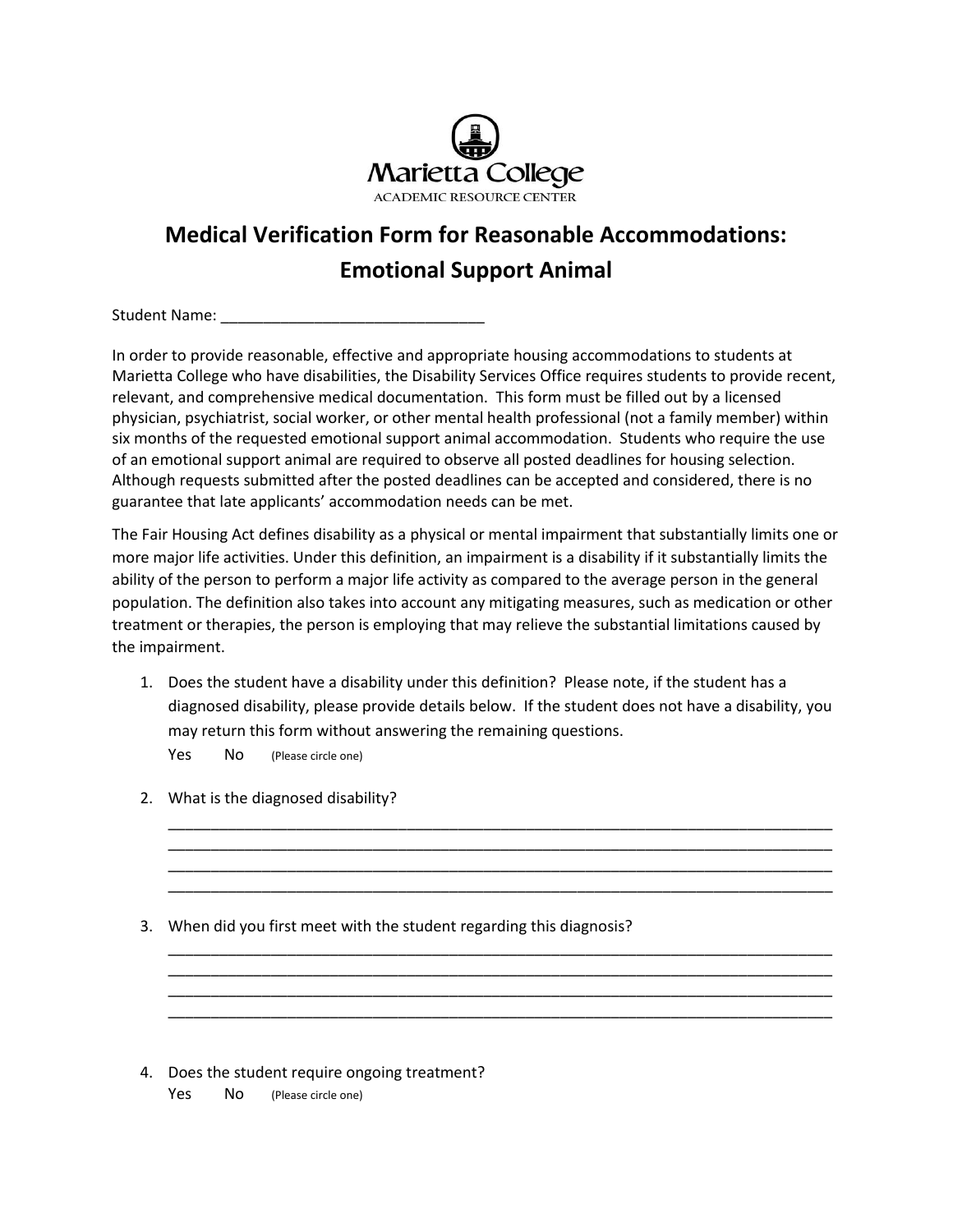5. Will you be the primary provider for the student?

Yes No (Please circle one)

- 6. If you will not be the primary provider for the student, do you plan to work with the primary provider? Yes No (Please circle one)
- 7. Please identify the student's impairment(s) and describe how each impairment substantially limits his/her ability to perform a major life activity as compared to a nondisabled individual.

\_\_\_\_\_\_\_\_\_\_\_\_\_\_\_\_\_\_\_\_\_\_\_\_\_\_\_\_\_\_\_\_\_\_\_\_\_\_\_\_\_\_\_\_\_\_\_\_\_\_\_\_\_\_\_\_\_\_\_\_\_\_\_\_\_\_\_\_\_\_\_\_\_\_\_\_\_\_ \_\_\_\_\_\_\_\_\_\_\_\_\_\_\_\_\_\_\_\_\_\_\_\_\_\_\_\_\_\_\_\_\_\_\_\_\_\_\_\_\_\_\_\_\_\_\_\_\_\_\_\_\_\_\_\_\_\_\_\_\_\_\_\_\_\_\_\_\_\_\_\_\_\_\_\_\_\_ \_\_\_\_\_\_\_\_\_\_\_\_\_\_\_\_\_\_\_\_\_\_\_\_\_\_\_\_\_\_\_\_\_\_\_\_\_\_\_\_\_\_\_\_\_\_\_\_\_\_\_\_\_\_\_\_\_\_\_\_\_\_\_\_\_\_\_\_\_\_\_\_\_\_\_\_\_\_ \_\_\_\_\_\_\_\_\_\_\_\_\_\_\_\_\_\_\_\_\_\_\_\_\_\_\_\_\_\_\_\_\_\_\_\_\_\_\_\_\_\_\_\_\_\_\_\_\_\_\_\_\_\_\_\_\_\_\_\_\_\_\_\_\_\_\_\_\_\_\_\_\_\_\_\_\_\_

8. What symptoms will be reduced by having an ESA and how would the ESA help to reduce those symptoms?

\_\_\_\_\_\_\_\_\_\_\_\_\_\_\_\_\_\_\_\_\_\_\_\_\_\_\_\_\_\_\_\_\_\_\_\_\_\_\_\_\_\_\_\_\_\_\_\_\_\_\_\_\_\_\_\_\_\_\_\_\_\_\_\_\_\_\_\_\_\_\_\_\_\_\_\_\_\_ \_\_\_\_\_\_\_\_\_\_\_\_\_\_\_\_\_\_\_\_\_\_\_\_\_\_\_\_\_\_\_\_\_\_\_\_\_\_\_\_\_\_\_\_\_\_\_\_\_\_\_\_\_\_\_\_\_\_\_\_\_\_\_\_\_\_\_\_\_\_\_\_\_\_\_\_\_\_ \_\_\_\_\_\_\_\_\_\_\_\_\_\_\_\_\_\_\_\_\_\_\_\_\_\_\_\_\_\_\_\_\_\_\_\_\_\_\_\_\_\_\_\_\_\_\_\_\_\_\_\_\_\_\_\_\_\_\_\_\_\_\_\_\_\_\_\_\_\_\_\_\_\_\_\_\_\_

9. Please identify if the student is using any measure (e.g., prescriptions, treatment, therapy, etc.) that mitigates the limitations caused by his/her impairment and, if so, if the mitigating measure(s) eliminates the substantial limitations.

\_\_\_\_\_\_\_\_\_\_\_\_\_\_\_\_\_\_\_\_\_\_\_\_\_\_\_\_\_\_\_\_\_\_\_\_\_\_\_\_\_\_\_\_\_\_\_\_\_\_\_\_\_\_\_\_\_\_\_\_\_\_\_\_\_\_\_\_\_\_\_\_\_\_\_\_\_\_ \_\_\_\_\_\_\_\_\_\_\_\_\_\_\_\_\_\_\_\_\_\_\_\_\_\_\_\_\_\_\_\_\_\_\_\_\_\_\_\_\_\_\_\_\_\_\_\_\_\_\_\_\_\_\_\_\_\_\_\_\_\_\_\_\_\_\_\_\_\_\_\_\_\_\_\_\_\_ \_\_\_\_\_\_\_\_\_\_\_\_\_\_\_\_\_\_\_\_\_\_\_\_\_\_\_\_\_\_\_\_\_\_\_\_\_\_\_\_\_\_\_\_\_\_\_\_\_\_\_\_\_\_\_\_\_\_\_\_\_\_\_\_\_\_\_\_\_\_\_\_\_\_\_\_\_\_ \_\_\_\_\_\_\_\_\_\_\_\_\_\_\_\_\_\_\_\_\_\_\_\_\_\_\_\_\_\_\_\_\_\_\_\_\_\_\_\_\_\_\_\_\_\_\_\_\_\_\_\_\_\_\_\_\_\_\_\_\_\_\_\_\_\_\_\_\_\_\_\_\_\_\_\_\_\_

\_\_\_\_\_\_\_\_\_\_\_\_\_\_\_\_\_\_\_\_\_\_\_\_\_\_\_\_\_\_\_\_\_\_\_\_\_\_\_\_\_\_\_\_\_\_\_\_\_\_\_\_\_\_\_\_\_\_\_\_\_\_\_\_\_\_\_\_\_\_\_\_\_\_\_\_\_\_ \_\_\_\_\_\_\_\_\_\_\_\_\_\_\_\_\_\_\_\_\_\_\_\_\_\_\_\_\_\_\_\_\_\_\_\_\_\_\_\_\_\_\_\_\_\_\_\_\_\_\_\_\_\_\_\_\_\_\_\_\_\_\_\_\_\_\_\_\_\_\_\_\_\_\_\_\_\_ \_\_\_\_\_\_\_\_\_\_\_\_\_\_\_\_\_\_\_\_\_\_\_\_\_\_\_\_\_\_\_\_\_\_\_\_\_\_\_\_\_\_\_\_\_\_\_\_\_\_\_\_\_\_\_\_\_\_\_\_\_\_\_\_\_\_\_\_\_\_\_\_\_\_\_\_\_\_ \_\_\_\_\_\_\_\_\_\_\_\_\_\_\_\_\_\_\_\_\_\_\_\_\_\_\_\_\_\_\_\_\_\_\_\_\_\_\_\_\_\_\_\_\_\_\_\_\_\_\_\_\_\_\_\_\_\_\_\_\_\_\_\_\_\_\_\_\_\_\_\_\_\_\_\_\_\_

\_\_\_\_\_\_\_\_\_\_\_\_\_\_\_\_\_\_\_\_\_\_\_\_\_\_\_\_\_\_\_\_\_\_\_\_\_\_\_\_\_\_\_\_\_\_\_\_\_\_\_\_\_\_\_\_\_\_\_\_\_\_\_\_\_\_\_\_\_\_\_\_\_\_\_\_\_\_ \_\_\_\_\_\_\_\_\_\_\_\_\_\_\_\_\_\_\_\_\_\_\_\_\_\_\_\_\_\_\_\_\_\_\_\_\_\_\_\_\_\_\_\_\_\_\_\_\_\_\_\_\_\_\_\_\_\_\_\_\_\_\_\_\_\_\_\_\_\_\_\_\_\_\_\_\_\_ \_\_\_\_\_\_\_\_\_\_\_\_\_\_\_\_\_\_\_\_\_\_\_\_\_\_\_\_\_\_\_\_\_\_\_\_\_\_\_\_\_\_\_\_\_\_\_\_\_\_\_\_\_\_\_\_\_\_\_\_\_\_\_\_\_\_\_\_\_\_\_\_\_\_\_\_\_\_ \_\_\_\_\_\_\_\_\_\_\_\_\_\_\_\_\_\_\_\_\_\_\_\_\_\_\_\_\_\_\_\_\_\_\_\_\_\_\_\_\_\_\_\_\_\_\_\_\_\_\_\_\_\_\_\_\_\_\_\_\_\_\_\_\_\_\_\_\_\_\_\_\_\_\_\_\_\_

- 10. Is there evidence that an ESA has helped this student in the past or currently? Please explain.
- 11. Please explain how the accommodation is necessary for the student to participate in college housing as compared to a student without a disability.

12. Please identify any other accommodation that may be equally effective in allowing the student to participate in University housing.

\_\_\_\_\_\_\_\_\_\_\_\_\_\_\_\_\_\_\_\_\_\_\_\_\_\_\_\_\_\_\_\_\_\_\_\_\_\_\_\_\_\_\_\_\_\_\_\_\_\_\_\_\_\_\_\_\_\_\_\_\_\_\_\_\_\_\_\_\_\_\_\_\_\_\_\_\_\_ \_\_\_\_\_\_\_\_\_\_\_\_\_\_\_\_\_\_\_\_\_\_\_\_\_\_\_\_\_\_\_\_\_\_\_\_\_\_\_\_\_\_\_\_\_\_\_\_\_\_\_\_\_\_\_\_\_\_\_\_\_\_\_\_\_\_\_\_\_\_\_\_\_\_\_\_\_\_